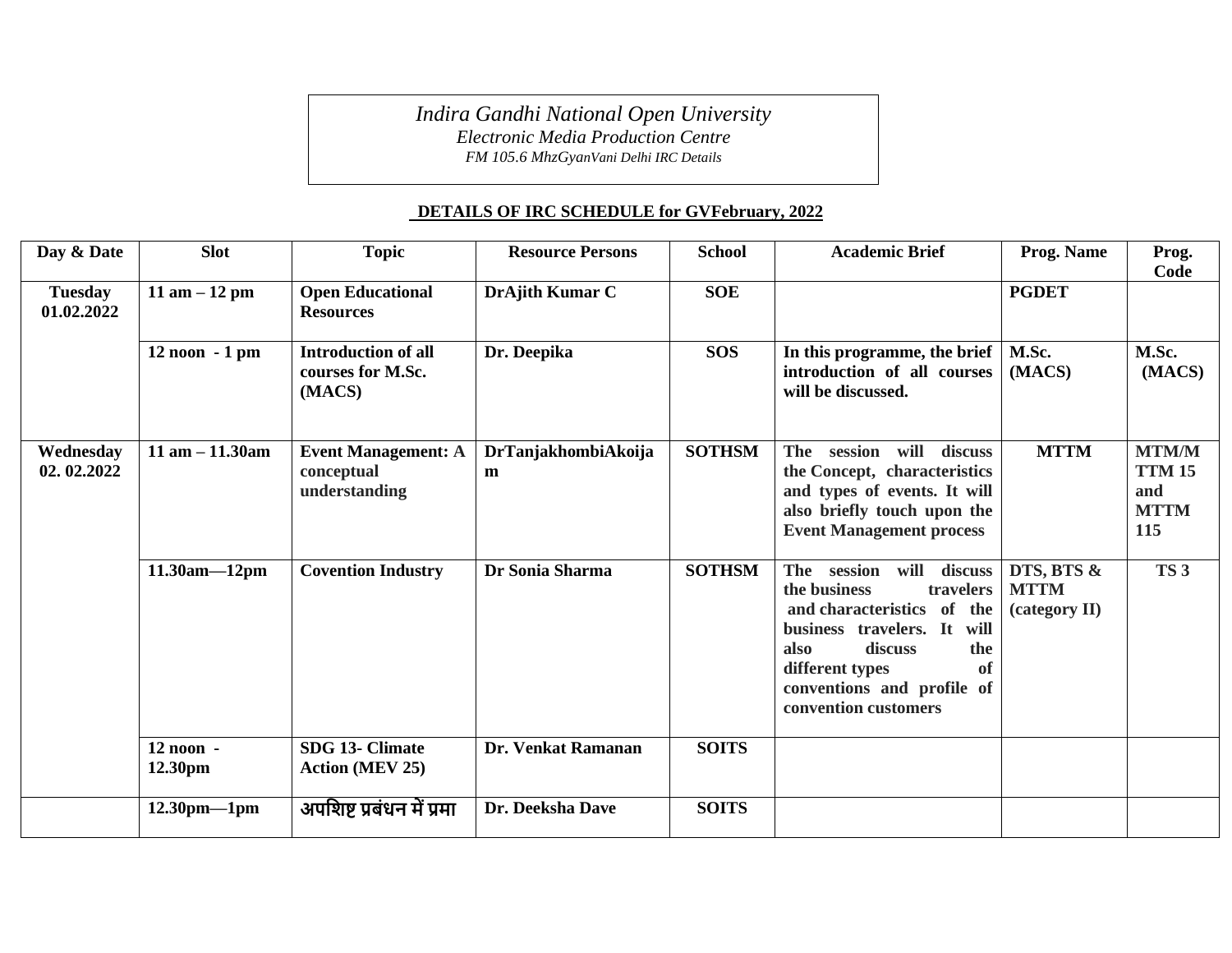|                               |                               | णपत्र (CSWM)                                                                                       |                                                                                            |                        |                                                                                                                                                                                                                                                     |                                                                            |                                 |
|-------------------------------|-------------------------------|----------------------------------------------------------------------------------------------------|--------------------------------------------------------------------------------------------|------------------------|-----------------------------------------------------------------------------------------------------------------------------------------------------------------------------------------------------------------------------------------------------|----------------------------------------------------------------------------|---------------------------------|
|                               |                               |                                                                                                    |                                                                                            |                        |                                                                                                                                                                                                                                                     |                                                                            |                                 |
| <b>Thursday</b><br>03.02.2022 | 11 am $-12$ pm                | <b>Computer application</b><br>in Business                                                         | Prof. Subodh<br>Kesharwani, Dr.<br>Madhulika p Sarkar<br>and Dr. Rajendra<br><b>Prasad</b> | SOMS(C)                |                                                                                                                                                                                                                                                     |                                                                            |                                 |
|                               | 12 noon - 1 pm                | Art of Listening,<br>Programme: DPVE,<br><b>Course Code: BEDS</b><br>005                           | <b>Dr Grace Don</b><br><b>Nemching</b>                                                     | <b>SOEDS</b>           | The session will discuss the<br>of<br>importance<br>listening,<br>qualities of a good listener,<br>types of listening, process of<br>listening,<br><b>barriers</b><br>to<br>effective listening and how<br>listening<br>to<br>overcome<br>barriers. |                                                                            |                                 |
|                               | $3pm-4pm$                     | <b>Copyrights and</b><br><b>Related Rights</b><br><b>Programme PGDIPR</b><br><b>Course MIP 105</b> | <b>Dr Suneet Kashyap</b>                                                                   | <b>SOL</b>             |                                                                                                                                                                                                                                                     | <b>PGDIPR</b>                                                              | <b>Course</b><br><b>MIP 105</b> |
|                               | $4 \text{ pm} - 5 \text{ pm}$ | <b>Student Support</b><br><b>Services</b>                                                          | Dr.Arshia Hussain                                                                          | RC<br>Delhi-1          |                                                                                                                                                                                                                                                     |                                                                            |                                 |
| Friday<br>04.02.2022          | 11 am $-12$ pm                | 1.Varsha Jal<br>Sanchayan<br><b>2. Meat Processing</b>                                             |                                                                                            | Pre<br>recorded        |                                                                                                                                                                                                                                                     |                                                                            |                                 |
|                               | 12 noon - 12.30<br>pm         | <b>OSEI-042 Securing</b><br><b>Internet Access ()</b>                                              | Ms Urshla Kant                                                                             | <b>SOVET</b>           |                                                                                                                                                                                                                                                     | <b>Advance</b><br>Ceritificate in<br><b>Information</b><br><b>Security</b> | <b>ACISE</b>                    |
|                               | $12.30$ pm-1pm                | <b>Introduction to</b><br><b>Fashion Industry</b>                                                  | Dr Divya Ojha                                                                              | <b>SOVET</b>           |                                                                                                                                                                                                                                                     | <b>Certificate in</b><br><b>Fashion</b><br><b>Design</b>                   | <b>CFDE</b>                     |
| <b>Saturday</b><br>05.02.2022 | 11 am $-12$ pm                | <b>Consumer</b><br>1.<br><b>Behaviour &amp;</b>                                                    |                                                                                            | Pre<br><b>Recorded</b> |                                                                                                                                                                                                                                                     |                                                                            |                                 |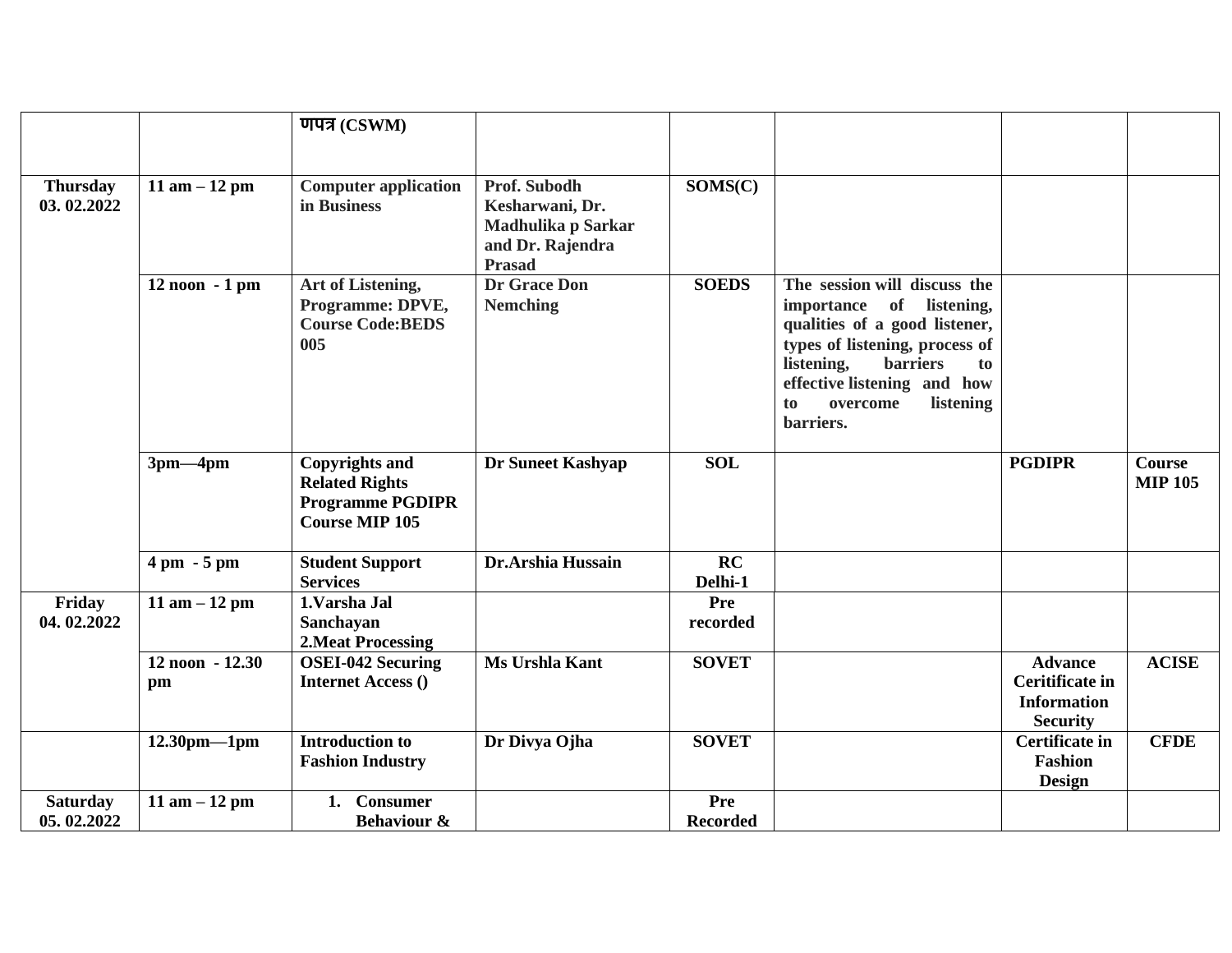|                              |                   | <b>Demand</b><br><b>Patents</b><br>2.                                                           |                           |                       |                                                                                |                                        |                                                                           |
|------------------------------|-------------------|-------------------------------------------------------------------------------------------------|---------------------------|-----------------------|--------------------------------------------------------------------------------|----------------------------------------|---------------------------------------------------------------------------|
|                              | $12$ noon $-1$ pm | <b>Urdu KeFarog Mein</b><br><b>Sufian E Haram</b><br>kaHissa                                    | <b>Dr Dhaamveer Singh</b> | <b>SOH</b>            |                                                                                | <b>BA Hons</b>                         | <b>BUDC</b><br>133                                                        |
| <b>Sunday</b><br>06.02.2022  | 11 am $-12$ pm    | <b>Democracy and its</b><br>theories                                                            | Dr. Madan Yadav           | <b>SOSS</b>           |                                                                                |                                        |                                                                           |
|                              | 12 noon - 1 pm    | <b>Student Support</b><br><b>Services</b>                                                       | Dr.Ashok Sharma           | <b>RC</b> Delhi-<br>1 |                                                                                |                                        |                                                                           |
| <b>Monday</b><br>07.02.2022  | 11 am $-12$ pm    | <b>Inclusive and</b><br>Participative<br>Governance                                             | Dr. Sandhya Chopra        | <b>SOSS</b>           |                                                                                |                                        |                                                                           |
|                              | $12$ noon $-1$ pm | VidyarthiVishesh:<br>Aap Ki Khatir                                                              | <b>Dr Bharat Bhushan</b>  | <b>SSC</b>            |                                                                                |                                        |                                                                           |
| <b>Tuesday</b><br>08.02.2022 | 11 am $-12$ pm    |                                                                                                 |                           | <b>SOCIS</b>          |                                                                                |                                        | <b>Details</b><br><b>Awaited</b>                                          |
|                              | $12$ noon $-1$ pm | <b>Introduction to</b><br><b>Membrane Biology</b>                                               | <b>DrManeesha Pandey</b>  | <b>SOS</b>            | In this IRC session, Block 1<br>of BBCCT-111<br>will be<br>discussed.          | B.Sc.<br><b>Biochemistry</b><br>(Hons) | <b>BSCBCH</b>                                                             |
| Wednesday<br>09.02.2022      | 11 am $-12$ pm    | <b>Scope in Fashion</b><br><b>Merchandising</b>                                                 | Dr. Richa Prakash         | <b>SOCE</b>           | Introduction and<br>scope in<br><b>of</b><br>field<br>apparel<br>merchandising |                                        | the<br><b>Diploma</b><br>in apparel<br>merchand<br>ising                  |
|                              | 12 noon - 1 pm    | <b>History of Journalism</b><br>and Mass<br>Communication<br>Programme:<br><b>PGJMC/MAJMC-I</b> | Dr.Shikha Rai             | <b>SOJNMS</b>         |                                                                                |                                        | <b>MJM-020</b><br><b>Introduct</b><br>ion to<br><b>Journalis</b><br>m and |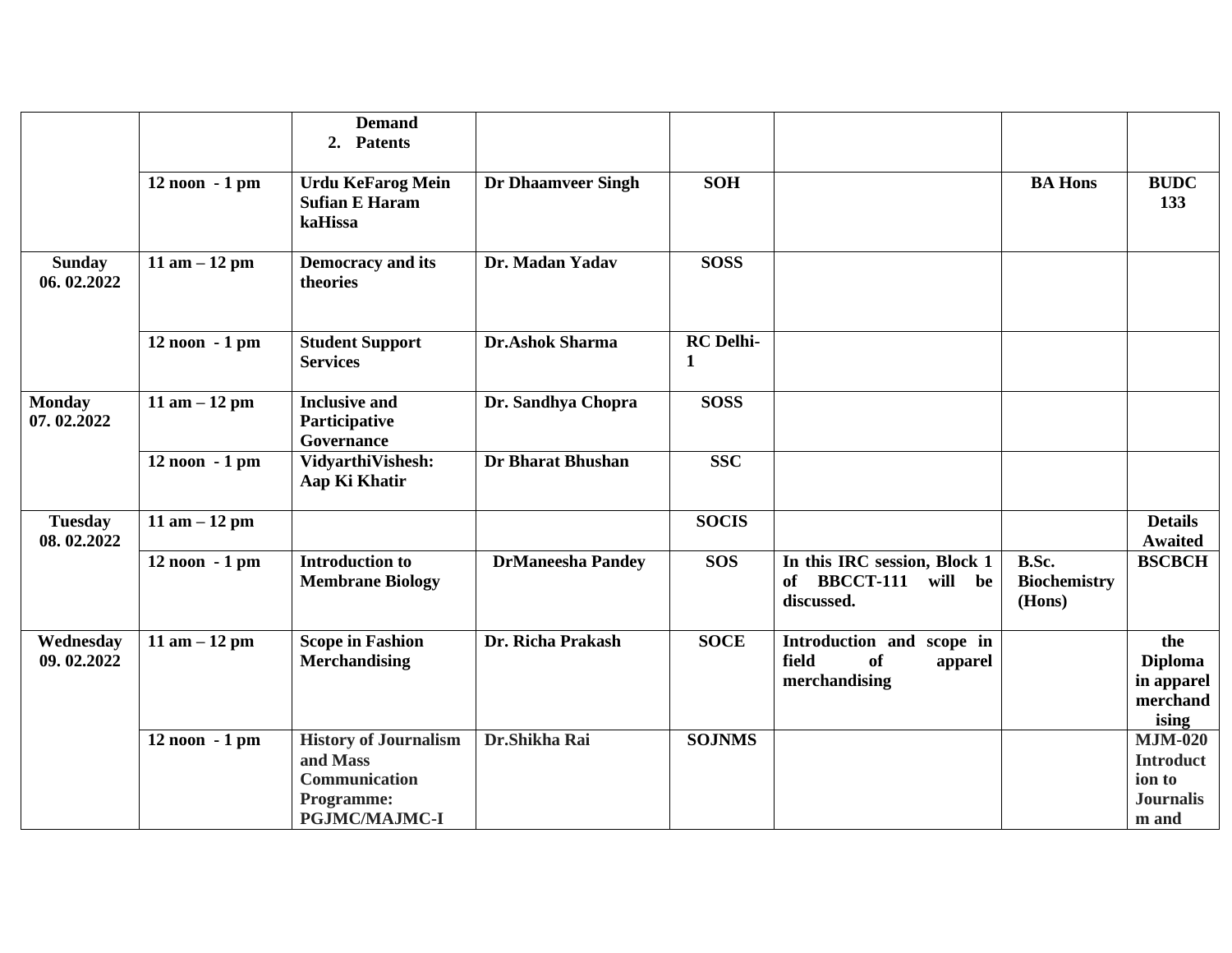|                               |                               |                                                                                                                                                                                                                                           |                                  |                   |                                                                                                                                                                                                                 |                                                                                             | <b>Mass</b><br>Communi            |
|-------------------------------|-------------------------------|-------------------------------------------------------------------------------------------------------------------------------------------------------------------------------------------------------------------------------------------|----------------------------------|-------------------|-----------------------------------------------------------------------------------------------------------------------------------------------------------------------------------------------------------------|---------------------------------------------------------------------------------------------|-----------------------------------|
|                               |                               |                                                                                                                                                                                                                                           |                                  |                   |                                                                                                                                                                                                                 |                                                                                             | cation                            |
| <b>Thursday</b><br>10.02.2022 | 11 am $-12$ pm                | <b>PGDPSM</b>                                                                                                                                                                                                                             | <b>DrRachnaAgarwal</b>           | <b>SOVET</b>      |                                                                                                                                                                                                                 | <b>Post Graduate</b><br>Diploma in<br><b>Pharmaceutic</b><br>als Sales<br><b>Management</b> |                                   |
|                               | $12$ noon $-1$ pm             |                                                                                                                                                                                                                                           |                                  | <b>SOGDS</b>      |                                                                                                                                                                                                                 |                                                                                             | <b>Details</b><br>Awaite<br>d     |
|                               | $3pm-4pm$                     | Project Work of<br><b>PGCMHT</b>                                                                                                                                                                                                          | Dr. H K Sethi<br>Dr. JyotiChawla | <b>SOTST</b>      | There will be discussion<br>onthe modalities of project<br>work of the programme                                                                                                                                | <b>PGCMHT</b>                                                                               | <b>MTTP00</b><br>$\boldsymbol{2}$ |
|                               | $4 \text{ pm} - 5 \text{ pm}$ | <b>Student Support</b><br><b>Services</b>                                                                                                                                                                                                 | Dr.Meena Singh                   | <b>RC</b> Delhi-2 |                                                                                                                                                                                                                 |                                                                                             |                                   |
| Friday<br>11.02.2022          | 11 am $-12$ pm                |                                                                                                                                                                                                                                           |                                  | <b>SOSW</b>       |                                                                                                                                                                                                                 |                                                                                             | <b>Details</b><br><b>Awaited</b>  |
|                               | $12$ noon $-1$ pm             | <b>Environment</b><br><b>Protection at</b><br><b>Construction Work</b><br>Site" { Course:<br>MIS023: Safety in<br><b>Construction</b><br><b>Industry Programme:</b><br><b>PG</b> Certificate in<br><b>Industrial Safety</b><br>(PGCINDS)} | Dr. Munish Kumar<br>Bhardwaj,    | <b>SOET</b>       | Various aspects relating to<br>environmental degradation<br>due to construction activities<br>and the measures to avoid/<br>minimize and restore the<br>shall<br>environment<br>be<br>discussed in this session |                                                                                             | <b>PGCIND</b><br>S)               |
| <b>Saturday</b><br>12.02.2022 | 11 am $-12$ pm                | 1. Agricultural Policy<br>2. Overview of an<br>poultry farming                                                                                                                                                                            |                                  | <b>SOA</b>        |                                                                                                                                                                                                                 |                                                                                             |                                   |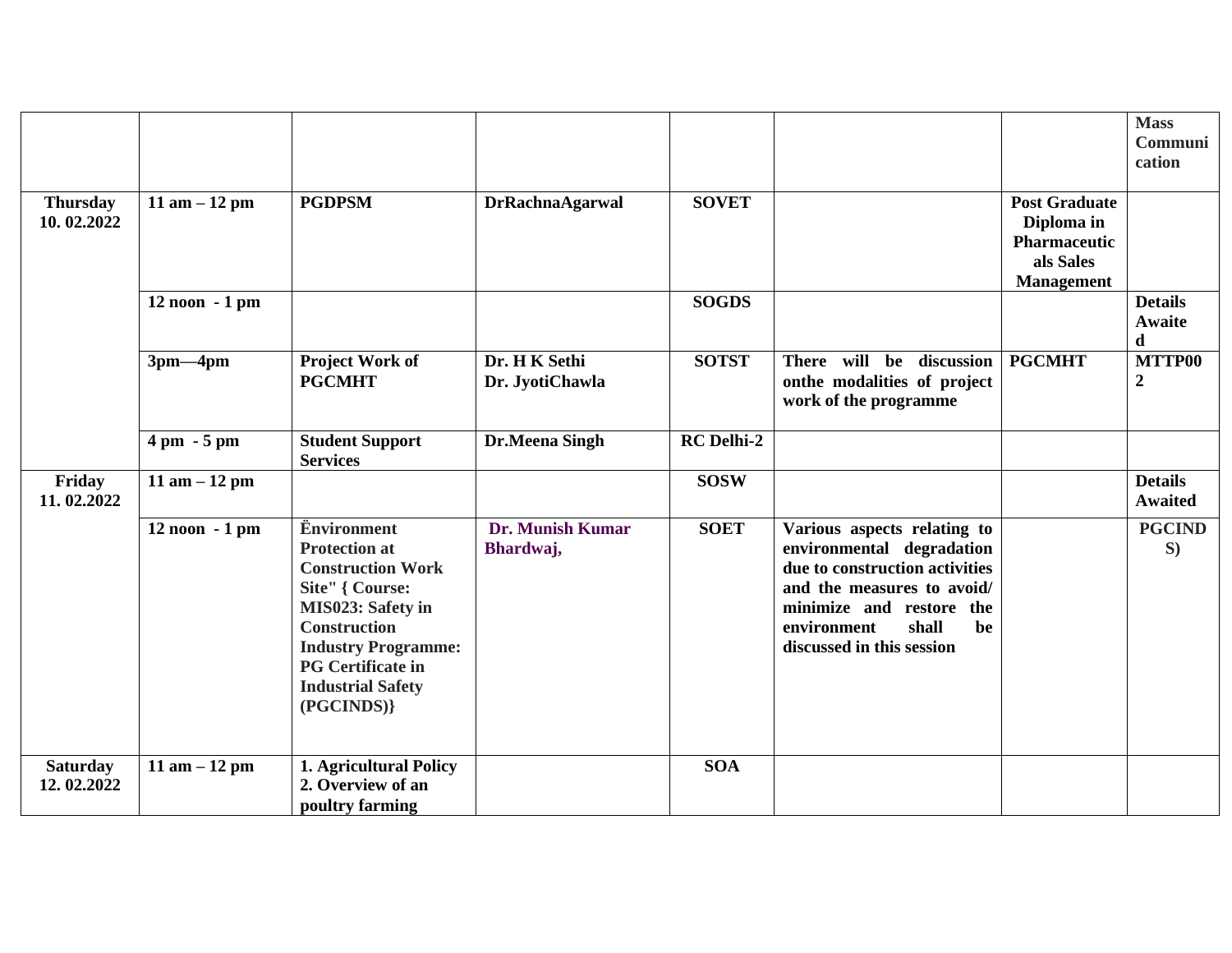|                              | 12 noon - 1 pm      | 1. Understanding<br><b>Empathy - I</b><br>2.1. Understanding<br><b>Empathy - II</b>                    |                                         | <b>SOE</b>                         |                                                                                                                                                                                                                       |                                                                                                 |               |
|------------------------------|---------------------|--------------------------------------------------------------------------------------------------------|-----------------------------------------|------------------------------------|-----------------------------------------------------------------------------------------------------------------------------------------------------------------------------------------------------------------------|-------------------------------------------------------------------------------------------------|---------------|
| <b>Sunday</b><br>13.02.2022  | 11 am $-12$ pm      | 1. Introduction to Bsc<br><b>Hons</b><br>2. Sculpture and<br><b>Painting in Gupta</b><br><b>Period</b> |                                         | Pre<br><b>Recorded</b>             |                                                                                                                                                                                                                       |                                                                                                 |               |
|                              | $12$ noon $-1$ pm   | <b>Student Support</b><br><b>Services</b>                                                              | Dr.Kanan Sharma                         | <b>RC</b> Delhi-<br>$\overline{2}$ |                                                                                                                                                                                                                       |                                                                                                 |               |
| <b>Monday</b><br>14.02.2022  | 11 am $-12$ pm      | <b>Public Services and</b><br>their role in<br>administrative system                                   | Dr. S. Kanal                            | <b>SOSS</b>                        |                                                                                                                                                                                                                       |                                                                                                 |               |
|                              | $12$ noon $-1$ pm   | PremchandKaVyaktit<br>vaAurJeevanDrishti                                                               | <b>Prof Narendra Mishra</b>             | <b>SOH</b>                         |                                                                                                                                                                                                                       | <b>MA Hindi</b>                                                                                 | <b>MHD 14</b> |
| <b>Tuesday</b><br>15.02.2022 | 11 am $-12$ pm      | <b>Sampling in</b><br><b>Educational Research</b>                                                      | <b>DrNiradharDey</b>                    | <b>SOE</b>                         |                                                                                                                                                                                                                       | Programme -<br><b>M.A.</b><br>(Education)<br>Course -<br><b>MESP-001</b><br><b>Dissertation</b> |               |
|                              | $12$ noon $-1$ pm   | <b>BCHET 147, elective</b><br>course of chemistry<br>(CBCS)                                            | <b>Prof Kamalika</b><br><b>Banerjee</b> | <b>SOS</b>                         | <b>Introduction</b><br>the<br>on<br>course - Organometallics,<br>Bioinorganic Chemistry,<br><b>Polynuclear Hydrocarbons</b><br>and<br>UV,<br>IR<br><b>Spectroscopy (BCHET</b><br>147) will be done in this<br>session | <b>B.Sc. General</b><br>(CBCS)                                                                  | <b>BSCG</b>   |
| Wednesday                    | $11$ am $-11.30$ am | <b>Types of Hotels (Part</b>                                                                           | Dr. Jatashankar Tewari                  | <b>SOTHSM</b>                      | The session will focus on                                                                                                                                                                                             | <b>MTTM</b>                                                                                     | <b>MTM/M</b>  |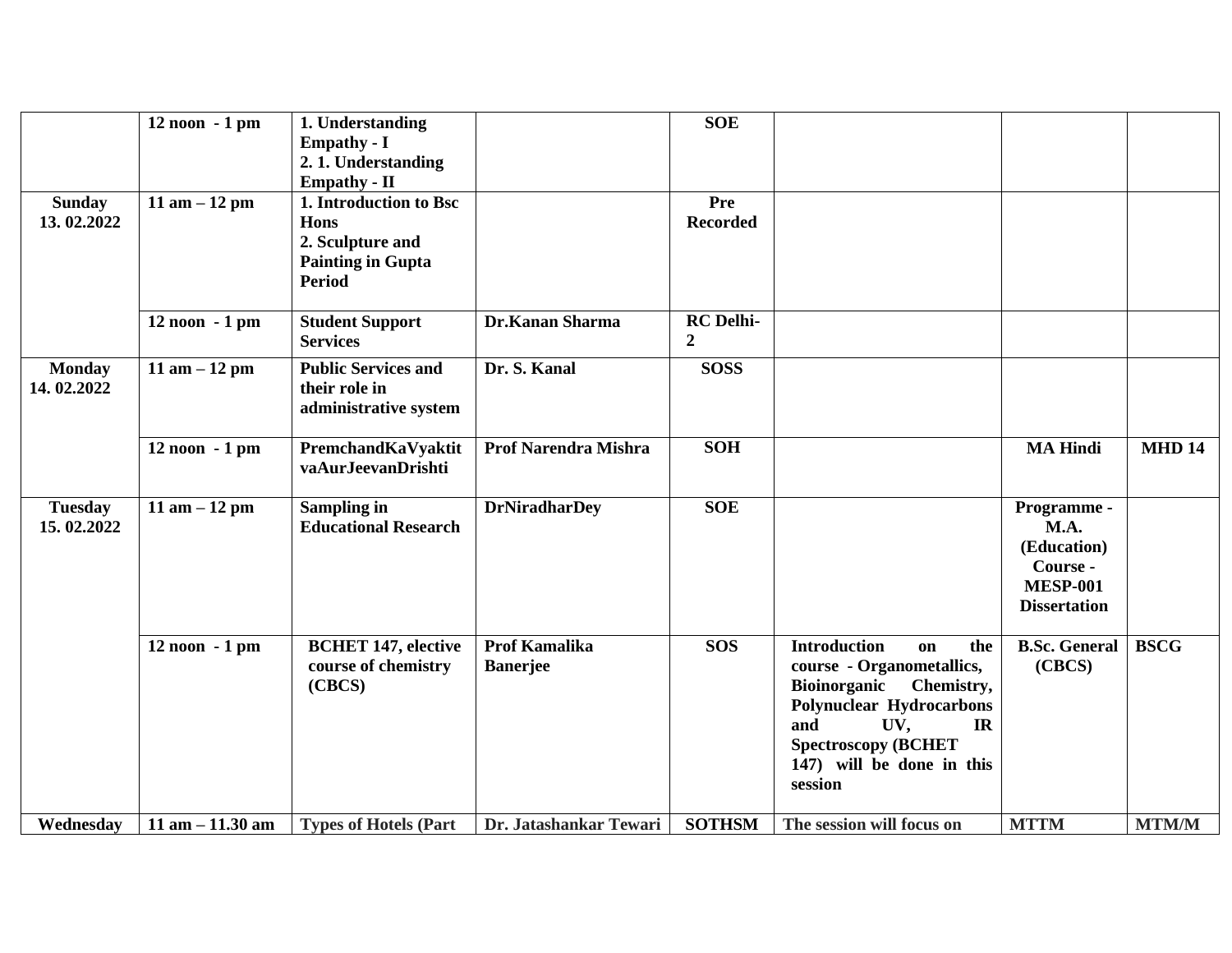| 16.02.2022                    |                     | II                                                         |                                        |                 | describing different types of<br>hotel                                                                                                                                                                                 |                                | <b>TTM 13</b>                    |
|-------------------------------|---------------------|------------------------------------------------------------|----------------------------------------|-----------------|------------------------------------------------------------------------------------------------------------------------------------------------------------------------------------------------------------------------|--------------------------------|----------------------------------|
|                               | $11.30am - 12pm$    | <b>Tourism for inclusive</b><br>growth"                    | <b>Dr Arvind Kumar</b><br><b>Dubey</b> | <b>SOTHSM</b>   | Topic will focus on the<br>meaning of inclusive growth<br>in resonance with travel and<br>tourism.                                                                                                                     | MTTM,<br><b>BAVTM, BTS</b>     |                                  |
|                               | 12 noon - 1 pm      |                                                            |                                        | <b>STRIDE</b>   |                                                                                                                                                                                                                        |                                | <b>Details</b><br><b>Awaited</b> |
| <b>Thursday</b><br>17.02.2022 | 11 am $-12$ pm      | Segmentation,<br>targeting, positioning<br>(STP)           | Dr. Anupriya Pandey                    | SOMS(C)         |                                                                                                                                                                                                                        |                                |                                  |
|                               | 12 noon - 1 pm      |                                                            |                                        | <b>SOFL</b>     |                                                                                                                                                                                                                        |                                | <b>Details</b><br><b>Awaited</b> |
|                               | 3pm--4 pm           | <b>E</b> governance MIR<br>011 PGCCL                       | <b>Dr Gurmeet Kaur</b>                 | <b>SOL</b>      |                                                                                                                                                                                                                        | <b>MIR 011</b><br><b>PGCCL</b> | <b>MIR 011</b><br><b>PGCCL</b>   |
|                               | $4pm-5pm$           | <b>Student Support</b><br><b>Services</b>                  | Dr.Anjana Kumari                       | <b>RC</b> Noida |                                                                                                                                                                                                                        |                                |                                  |
| Friday<br>18.02.2022          | $11$ am $-11.30$ am | <b>Agriculture</b><br><b>Programmes of</b><br><b>IGNOU</b> | Dr P K Jain<br>&DrMukesh Kumar         | <b>SOA</b>      |                                                                                                                                                                                                                        |                                |                                  |
|                               | $11.30am - 12pm$    | <b>Food Microbiology</b>                                   | <b>DrMitaSimhamahapatr</b><br>a        | SOA             |                                                                                                                                                                                                                        |                                |                                  |
|                               | $12$ noon $-1$ pm   | <b>AdhunikBhartiya</b><br>bhashaonmeinsamya<br>vaishamya   | Dr. ChitreshSoni                       | <b>SOTST</b>    | The programme will discuss<br>and<br>convergences<br>the<br>in Modern<br>divergences<br>Languages which<br><b>Indian</b><br>will<br>be<br>helpful<br>to<br>understand the structures of<br>languages while translating | <b>MATS MTT</b><br>015         | <b>MTT 020</b>                   |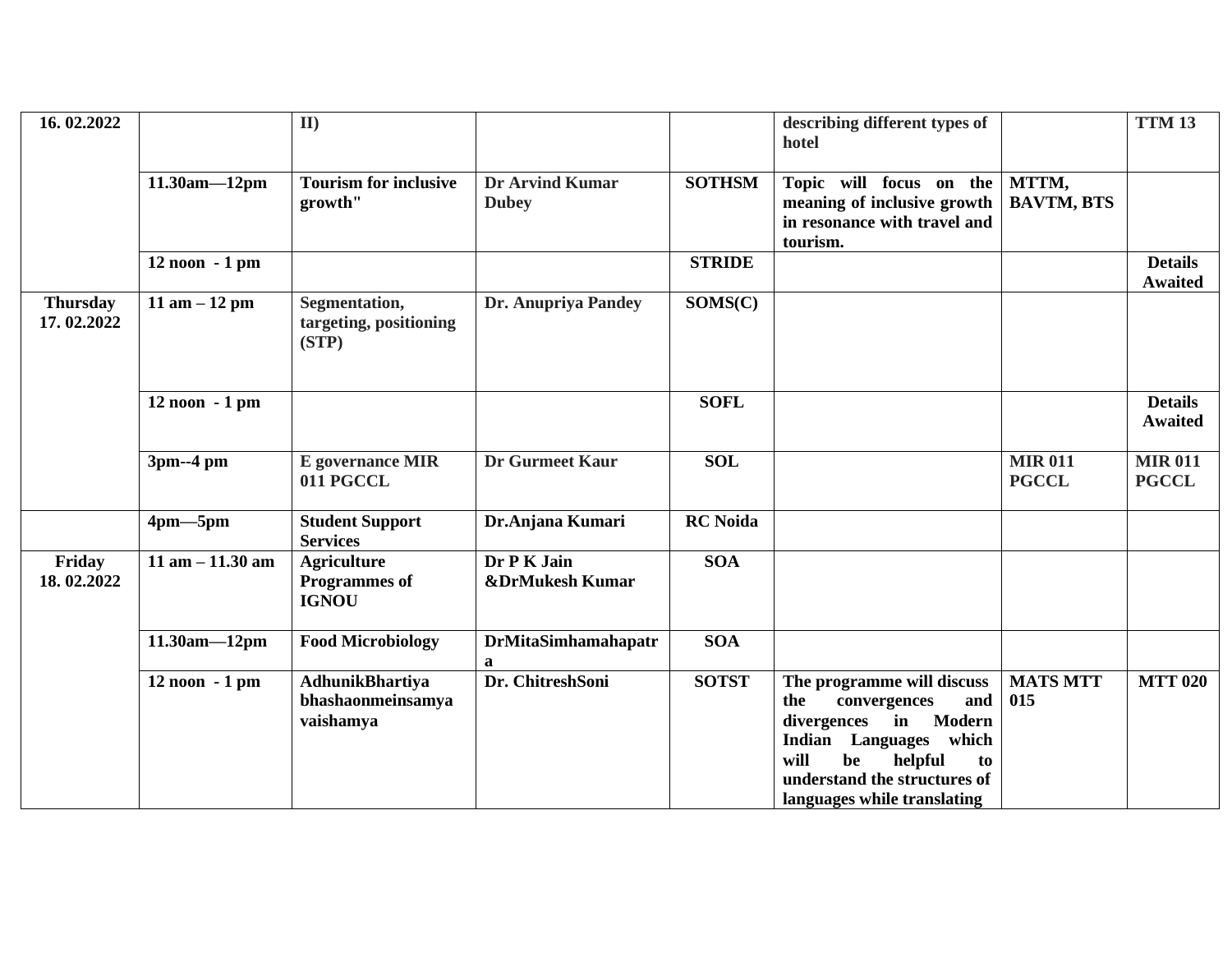| <b>Saturday</b><br>19.02.2022 | 11 am $-12$ pm    | 1. Introduction to $C_{++}$<br>Programming<br>2. Use of Computer in<br>daily Life (BCS 011)      |                                    | <b>Pre</b><br><b>Recorded</b> |                                                                                                                                                                                                                                                              |                                                                              |                                       |
|-------------------------------|-------------------|--------------------------------------------------------------------------------------------------|------------------------------------|-------------------------------|--------------------------------------------------------------------------------------------------------------------------------------------------------------------------------------------------------------------------------------------------------------|------------------------------------------------------------------------------|---------------------------------------|
|                               | $12$ noon $-1$ pm | <b>BharatiyaSanskritiKa</b><br>Parichay                                                          | <b>DrSoniya</b>                    | <b>SOH</b>                    |                                                                                                                                                                                                                                                              | <b>B</b> A Hons                                                              | <b>BSKLA</b><br>135                   |
| <b>Sunday</b><br>20.02.2022   | 11 am $-12$ pm    | <b>Hypothesis testing for</b><br>single<br>population parameters<br>and associated<br>essentials | Dr. TarunaKumari                   | <b>SOS</b>                    | <b>IRC</b><br>this<br>In<br>session,<br>Hypothesis testing for single<br>population parameters like<br>mean, proportion, variance<br>and associated essentials will<br>be discussed.                                                                         | Post<br><b>Graduate</b><br>Diploma in<br><b>Applied</b><br><b>Statistics</b> | <b>PGDAST</b>                         |
|                               | $12$ noon $-1$ pm | <b>Student Support</b><br><b>Services</b>                                                        | <b>Dr.M.R Faisal</b>               | <b>RC</b> Delhi-<br>3         |                                                                                                                                                                                                                                                              |                                                                              |                                       |
| <b>Monday</b><br>21.02.2022   | 11 am $-12$ pm    | <b>Positive</b><br>Organisational<br><b>Behaviour</b>                                            | Dr. Smita Gupta                    | <b>SOSS</b>                   |                                                                                                                                                                                                                                                              |                                                                              |                                       |
|                               | $12$ noon $-1$ pm | WaliDakni Ki<br>GhazalgoikiKhususiya<br>at                                                       | Dr Ahmad Ali Jauhar                | <b>SOH</b>                    |                                                                                                                                                                                                                                                              | <b>B A Hons</b>                                                              | <b>BUDC</b><br>132                    |
| <b>Tuesday</b><br>22.02.2022  | 11 am $-12$ pm    |                                                                                                  |                                    | <b>SOCIS</b>                  |                                                                                                                                                                                                                                                              |                                                                              | <b>Details</b><br><b>Awaited</b>      |
|                               | $12$ noon $-1$ pm | <b>Geotectonics</b><br>movement of the<br><b>Indian plate</b>                                    | Dr. OmkarVerma& Dr.<br>M. Prashant | <b>SOS</b>                    | We will tell the separation<br>of the Indian plate from<br>Gondwana supercontinent,<br>its northward drift and<br>ultimate docking with the<br>Asian plate. We will also<br>tell the geotectonic features<br>of the Himalaya and the<br><b>Indian Ocean.</b> | B.Sc.<br><b>General</b>                                                      | <b>BSCG</b><br><b>(BGYET)</b><br>147) |